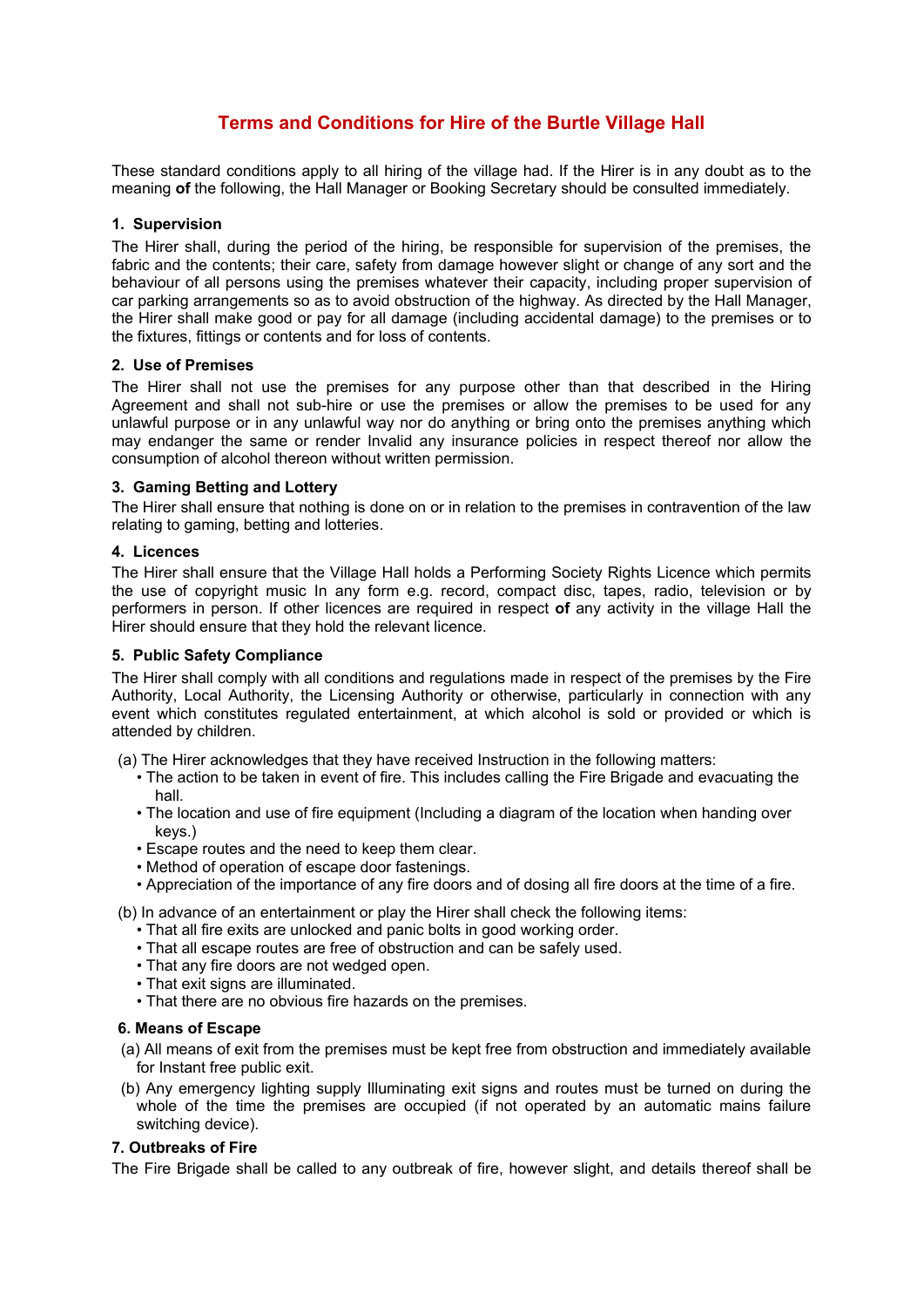given to the secretary of the management committee.

# **8. Health & Hygiene**

The Hirer shall, if preparing, serving or selling food, observe all relevant food health and hygiene legislation and regulations. In particular dairy products, vegetables and meat on the premises must be refrigerated and stored in compliance with the Food Temperature Regulations. The premises are provided with a refrigerator but not a thermometer.

# **9. Electrical Appliance Safety**

The Hirer shall ensure that any electrical appliances brought by them to the premises and used there shall be safe, in good working order, and used In a safe manner In accordance with the Electricity at Work Regulations 1989. Where a residual circuit breaker is provided the hirer must make use of It in the interests of public safely.

# **10. Indemnity**

- (a) The Hirer shall Indemnify and keep indemnified each member or the management committee and the employees, volunteers, agents and invitees against (a) the cost of repair of any damage done to any part of the premises including the curtilage thereof or the contents of the premises (b) all claims, losses, damages and costs in respect of damage or loss of property or Injury to persons arising as a result of the use of the premises (Including the storage of equipment) by the Hirer, and (c) all claims, losses, damages and costs suffered or incurred as a result; of any nuisance caused to a third party as a result of the use of the premises by the Hirer.
- (b) The Hirer shall take out adequate Insurance to insure the hirer and members of the Hirers Organization and Invitees against the Hirer's liability under paragraph 10(a) and all claims arising as a result of the hire and on demand shall produce the policy and current receipt or other evidence of cover to the Hall Secretary. Failure to produce such policy and evidence of cover will render the hiring void and enable the Hall Secretary to rehire the premises to another hirer.

The hall is insured against any claims arising out of Its own negligence..

# **11. Accidents and Dangerous Occurrences**

The Hirer must report all accidents and injuries to the hirers or general public during a session within seven days. All accidents and injuries must be reported on the special forms held in the Village Hall with the Accident Book. The Village Hall Manager must log the completed form and any further action that may be required. The relevant section in the Accident Book must be completed.

Any failure of equipment belonging to the Hall or brought in by the Hirer must also be reported within seven days

# **12. Explosion and Flammable Substances**

The Hirer shall ensure that:

- (a) Highly flammable substances are not brought into, or used in any part of the premises and that:-
- (b) No internal decorations of a combustible nature (e.g. polystyrene, cotton wool) shall be erected without the consent of the management committee. No decorations are to be put up near light fittings or heaters.

#### **13. Heating**

The Hirer shall ensure that no unauthorised heating appliances shall be used on the premises when open to the public without the consent of the management committee. Portable Liquefied Propane Gas (LPG) heating appliances shall not be used.

# **14. Drunk and Disorderly Behaviour and Supply of illegal Drugs**

The Hirer shall ensure that in order to avoid disturbing neighbours to the hall and avoid violent or criminal behaviour; care shall be taken to avoid excessive consumption of alcohol. Drunk and disorderly behaviour shall not be permitted either on the premises or in its immediate vicinity. Alcohol shall not be served to any person suspected of being drunk nor to any person suspected of being under the age of 18. Any person suspected of being drunk, under the influence of drugs or who is behaving in a violent or disorderly way shall be asked to leave the premises. No illegal drugs may be<sup>1</sup> brought onto the premises.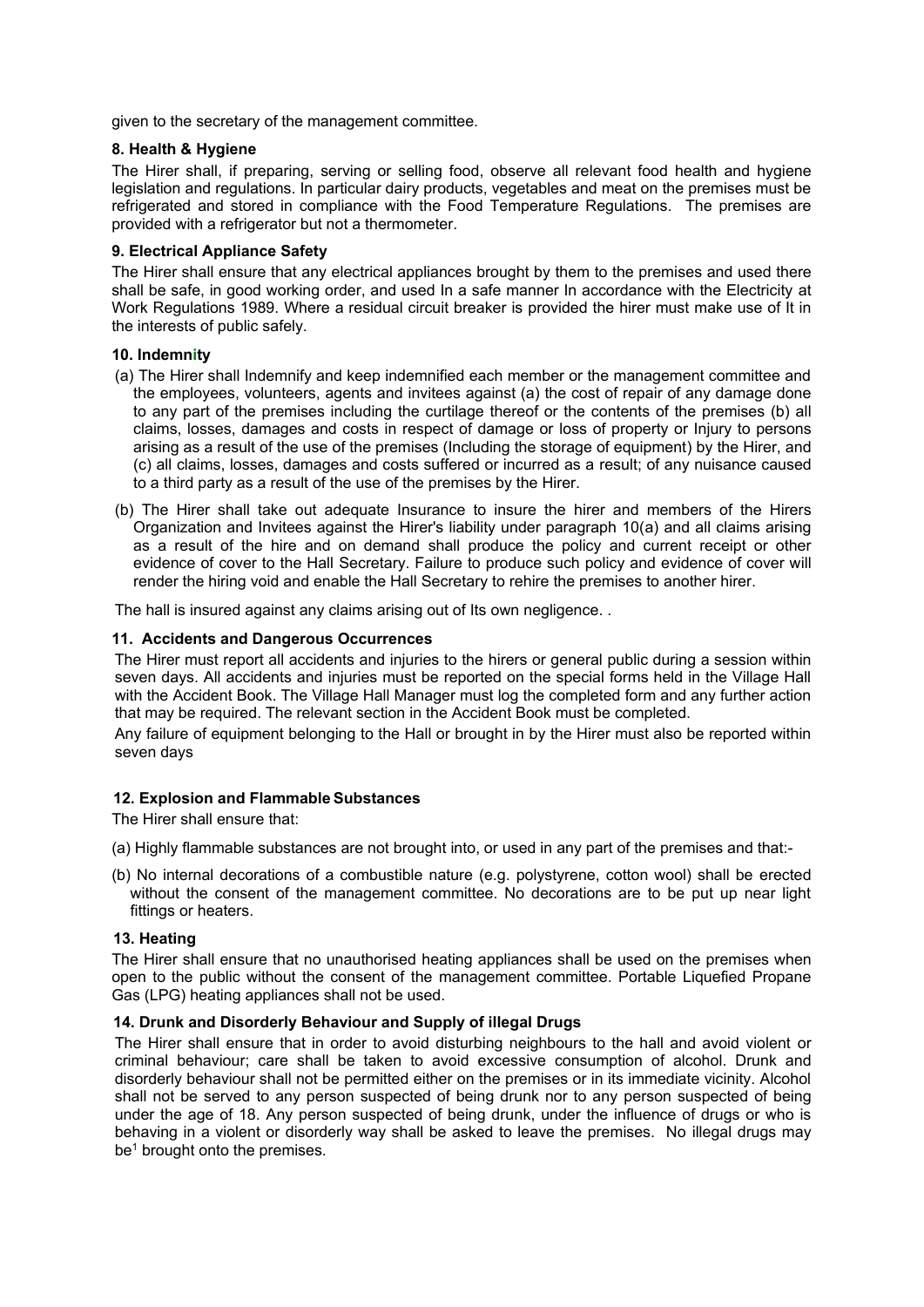# **15. Animals**

The Hirer shall ensure that no animals (including birds) except guide dogs, are brought into the premises, other than for a special event agreed to by the Hall Management Representative. No animals whatsoever are to enter the kitchen at any time.

# **16. Compliance with Safeguarding Legislation**

Safeguarding refers to the actions we take to promote the welfare of all participants, including children, involved in any activities. It is the responsibility of everyone to ensure the safeguarding and welfare of all participants.

The Hirer shall ensure that any activities for children under 18 comply with the provisions of The Children's Acts of 1989 and 2004 and only suitable persons have access to the children, with the correct level of Disclosure and Barring Service (DBS) checks where appropriate. The Hirer shall provide the committee with a copy of their Safeguarding Policy on request.

Any activities for adults must comply with The Care Act of 2014.

# **17. Reporting**

The Hirer shall not carry out or permit fly posting or any other form of unauthorised advertisements for any event taking place at the premises and shall indemnify and keep indemnified each member of the management committee accordingly against all actions, claims and proceedings arising from any breach of this condition. Failure to observe this condition may lead to prosecution by the local authority.

# **18. Sale of Goods**

The Hirer shall, if selling goods on the premises, comply with Fair Trading Laws and any code of practice used in connection with such sales. In particular, the Hirer shall ensure that the total prices of all goods and services are prominently displayed, as shall be the organisers name and address and that any discounts offered are based only on Manufacturers' Recommended Retail Prices.

#### **19. Cancellation**

If the Hirer wishes to cancel the booking before the date of the event and the booking secretary is unable to conclude a replacement booking, the question of the payment or the repayment of the fee shall be at the discretion of the committee. The committee reserves the right to cancel this hiring by written notice to the Hirer in the event of:

- (a) the premises being required for use as a Polling Station for a Parliamentary or Local Government election or by-election
- (b) the management committee reasonably considering that such hiring will lead to a breach of licensing conditions. If applicable, or other legal or statutory requirements, or unlawful or unsuitable activities will take place at the premises as a result of this hiring
- (c) the premises becoming unfit for the use intended by the Hirer
- (d) an emergency requiring use of the premises as a shelter for the victims of flooding, snowstorm, fire, explosion or those at risk of these or similar disasters.

In any such case the Hirer shall be entitled to a refund of any deposit already paid, but the committee shall not be liable to the Hirer for any resulting direct or indirect loss or damages whatsoever.

#### **20. End of Hire**

The Hirer shall be responsible for leaving the premises and surrounding area in a clean and tidy condition, properly locked and secured unless directed otherwise and any contents temporarily removed from their usual positions property replaced, otherwise committee shall be at liberty to make an additional charge. All Rubbish to be removed from the premises at the end of the hire.

## **21. Noise**

The Hirer shall ensure that the minimum of noise is made on arrival and departure, particularly late at night and early In the morning. The Hirer shall, if using sound amplification equipment, make use of any noise limitation device provided at the premises and comply with any other licensing condition for the premises.